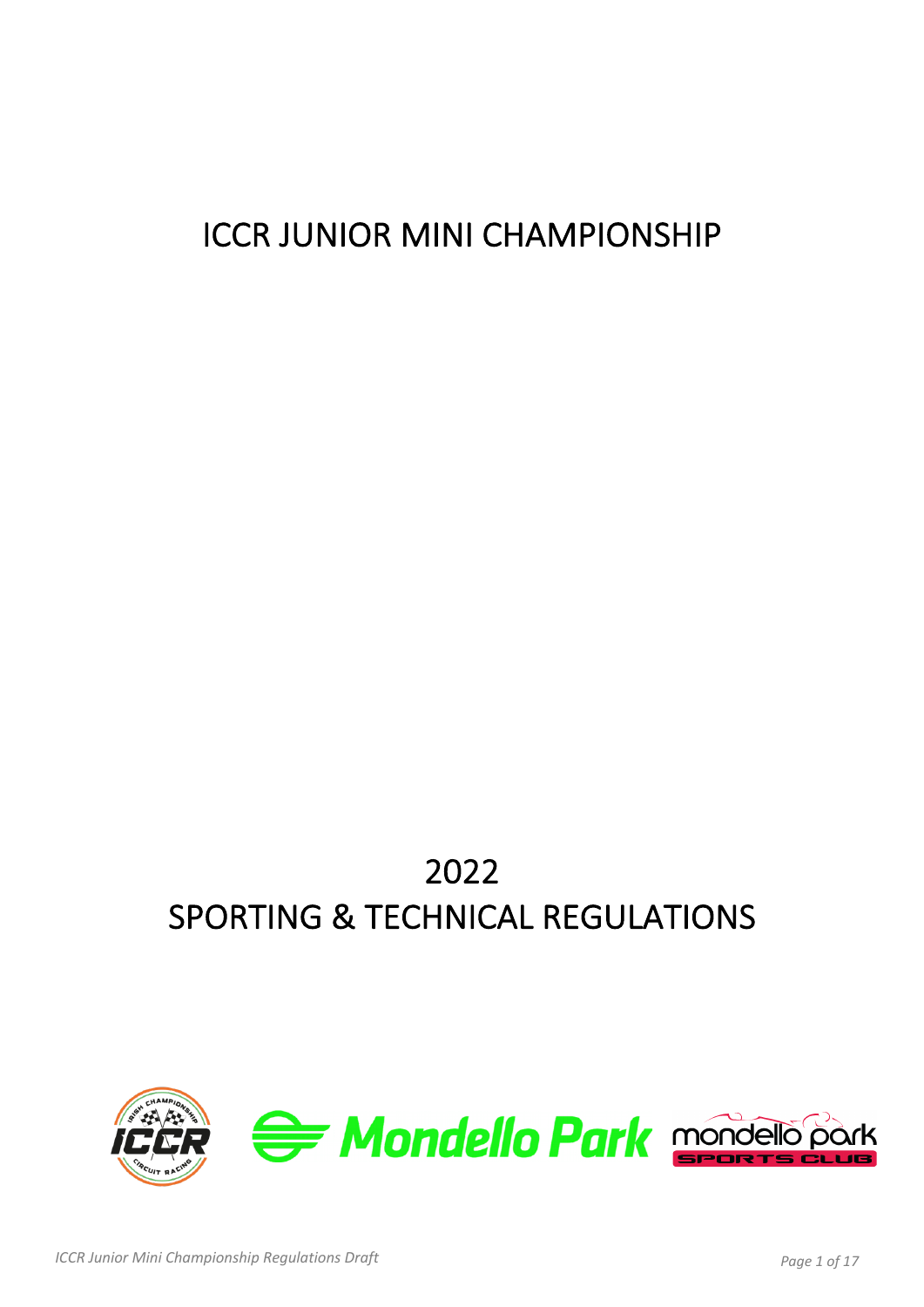# 1 SPORTING REGULATIONS

# 1.1 TITLE AND JURISDICTION

 The ICCR Junior Mini Championship is administered, organised and promoted by the Mondello Park Sports Club (MPSC), in accordance with the General Competition Rules (GCR) of Motorsport Ireland (MI) incorporating the provisions of the International Sporting Code of the FIA and these Championship Regulations

 MPSC reserves the right to amend or vary the Sporting Regulations in accordance with MI GCR Appendix 41 Section 1.1 at any time before or during the Championship and further issue additional statements concerning the Regulations from time to time, subject to MI approval, and all such statements will be issued by the use of Form RC1 to MI and to all registered competitors by email or by post to the address detailed on the Registration Form, or by delivery to the competitor by hand. It is a condition of entry into the championship that all competitors, teams, team members and persons associated with any of the above agree to be bound by the Regulations including any amendments, variations or statements relating thereto.

# 1.2 OFFICIALS

- 1.2.1 Championship Principal: TBC
- 1.2.2 Championship Representative: TBC
- 1.2.3 Championship Eligibility Scrutineer: MI Panel

#### 1.2.4 Championship Stewards

 Championship Stewards will be appointed in accordance with MI GCR 182 and may only adjudicate on any disputes, irregularities or appeals arising from a decision of the Class Registrar on the approved Championship regulations.

# 1.3 COMPETITOR ELIGIBILITY

- 1.3.1 Competitor Entrants must be:
	- a) fully paid up valid card holding members of MPSC,
	- b) registered for the Championship, and
	- c) in possession of a current valid MI Competitor Entrants Licence

#### 1.3.2 Drivers must be:

- a) a fully paid up valid card holding member of MPSC,
- b) be a minimum of 14 years of age prior to or on the day of competing in their first Championship round. Competitors who reach the age of 17 during the racing season may continue to take part in all rounds of the championship for that year
- c) registered for the Championship, and
- d) in possession of a current valid MI Race Junior Licence or Motorsport UK equivalent, as a minimum
- e) entered for and accompanied at events by the holder of a current valid MI Competitors Entrant's Licence in accordance with MI GCR 108.2.3
- 1.3.3 All necessary documentation must be presented for checking at all rounds when signing-on.

# 1.4 REGISTRATION

1.4.1 All competitors must register for the championship by returning the Registration Form with the Registration Fee to the Championship Registrar prior to 12 noon on Monday before the first round being entered. Registration after this date will only be at the discretion of the Organisers. Registrations will be accepted once Championship Regulations have been published and are accepted on a "first come, first served" basis.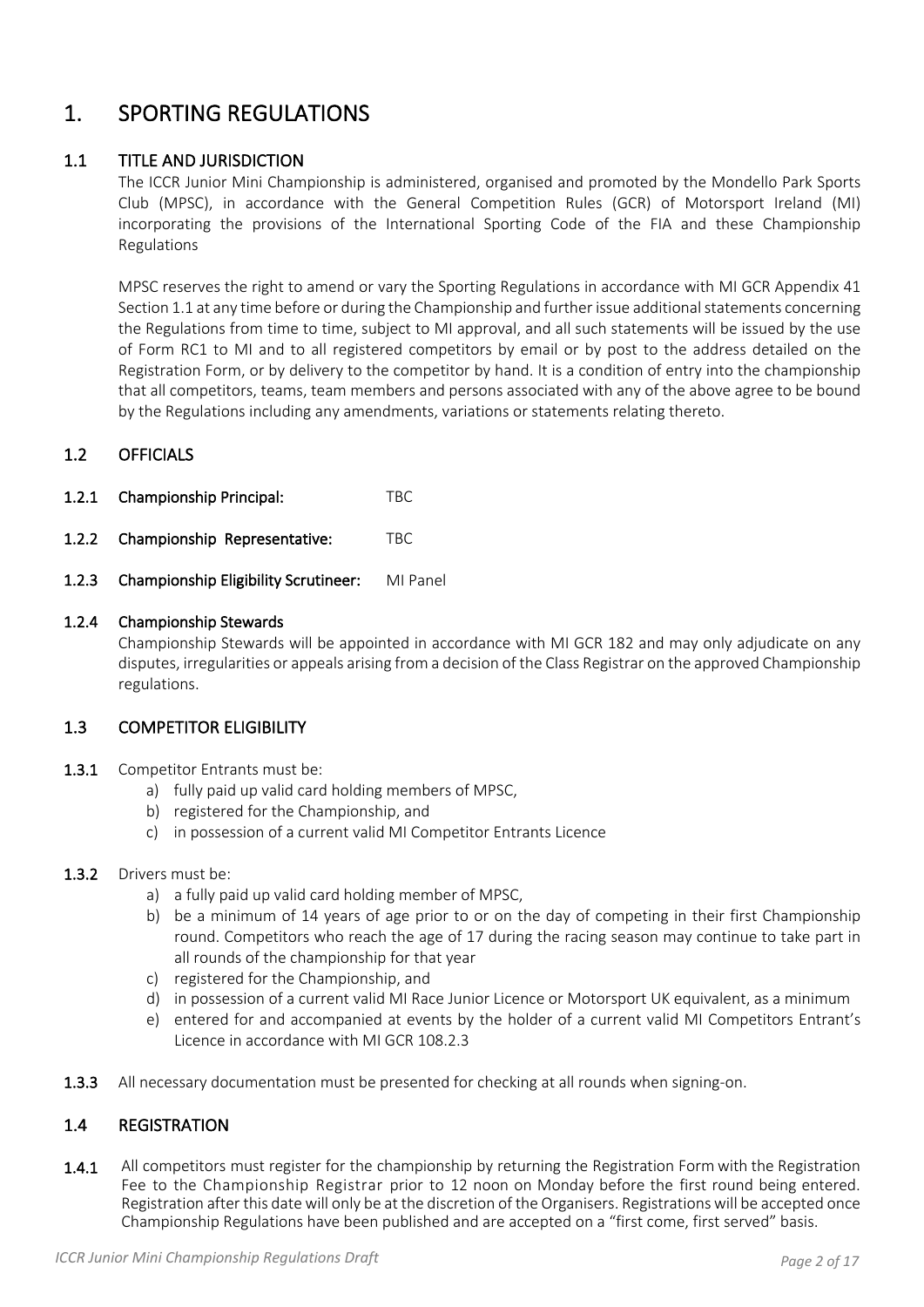- **1.4.2** The Registration fee is €150. Once a driver has taken part in an official qualifying session, there will be no refund of the registration fee under any circumstances.
- 1.4.3 Acceptance or rejection of a Championship Registration will be at the total discretion of the Championship Organisers. The Championship Organisers reserve the right to revoke a competitor's Registration at any point during the season.
- 1.4.4 Competitors may choose their competition number, which will be allocated on a first come first served basis with priority given to competitors who competed in the previous year's championship wishing to retain their championship numbers. After 28 February numbers will be allocated by the Championship Registrar and will be the permanent competition number for the championship. Where no number is chosen, it will be allocated by the Championship Registrar. The Number "1" is reserved for the previous year's Champion.
- 1.4.5 Championship points will not be backdated and will only apply from the date the registration fee is paid
- 1.4.6 The Organisers reserve the right to enter a 'Celebrity/Guest' driver in any event. They will not score points but will be eligible for a trophy should their race result merit an award.
- 1.4.7 In accordance with MI GCR Appendix 15 Section 6.9.2, only registered championship competitors may take part in the last 2 championship rounds.

# 1.5 CHAMPIONSHIP ROUNDS

| <b>Rounds</b> | <b>Date</b>  | Venue         | <b>Club</b> |
|---------------|--------------|---------------|-------------|
| 1&2           | 9 April      | Mondello Park | <b>MPSC</b> |
| 3 & 4         | $7/8$ May    | Bishopscourt  | BARC        |
| 5&6           | 16 July      | Mondello Park | <b>MPSC</b> |
| 7&8           | 27 August    | Kirkistown    | 500MRCI     |
| 9 & 10        | 10 September | Mondello Park | <b>MPSC</b> |
| 11 & 12       | 2 October    | Mondello Park | <b>MPSC</b> |

1.5.1 The Championship rounds will be contested at the following venues:

1.5.2 MI reserves the right to amend the composition of the Championship rounds at any stage of the season in accordance with MI GCR Appendix 41 Section 1.3.2

# 1.6 POINTS

- 1.6.1 Points will be awarded to Competitors listed as classified finishers in the Final Results in accordance with MI GCR Appendix 15 Section 6.1.3.1. An additional point will be awarded to classified finishers for pole position and fastest lap in the race.
- 1.6.2 The totals from all qualifying rounds run less 2 if more than 10 rounds, or 1 if 9 or 10 rounds, will determine final championship points and positions.
- 1.6.3 For a race to qualify as a championship scoring round, a minimum of 5 starters is required.
- 1.6.4 Drivers excluded from results for a breach of MI GCR Section 139.6 (improper driving) or for a breach of the technical regulations may not use that event as discarded rounds for the purpose of overall championship placing.
- 1.6.5 Ties will be resolved in accordance with MI GCR Appendix 15 Section 6.10.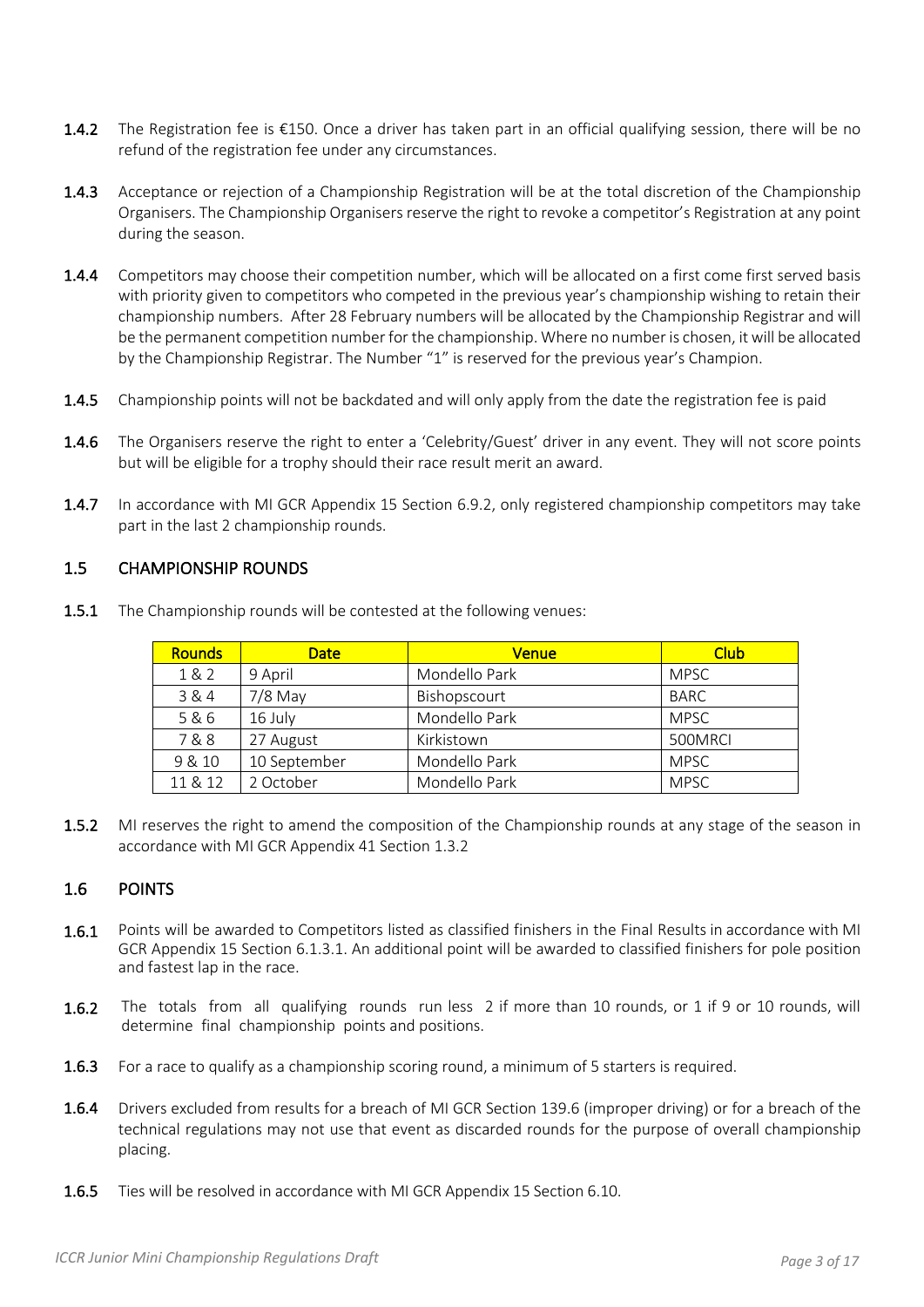# 1.7 AWARDS

1.7.1 All awards are to be provided by MPSC.

#### 1.7.2 Per Event

Trophies will be awarded to  $1<sup>st</sup>$ ,  $2<sup>nd</sup>$  and  $3<sup>rd</sup>$ 

#### 1.7.3 Championship Trophies will be awarded to  $1<sup>st</sup>$ , 2<sup>nd</sup> and 3<sup>rd</sup>

#### 1.7.4 Bonuses

The Organisers reserve the right to provide additional awards for and during the Championship.

1.7.5 In the event of any provisional results or revision of championship tables being amended after any provisional presentations and such revisions affect the distribution of any awards and prize money (if applicable) the competitors concerned must return any such awards and prize money to the Class Championship coordinator in good condition within 14 days.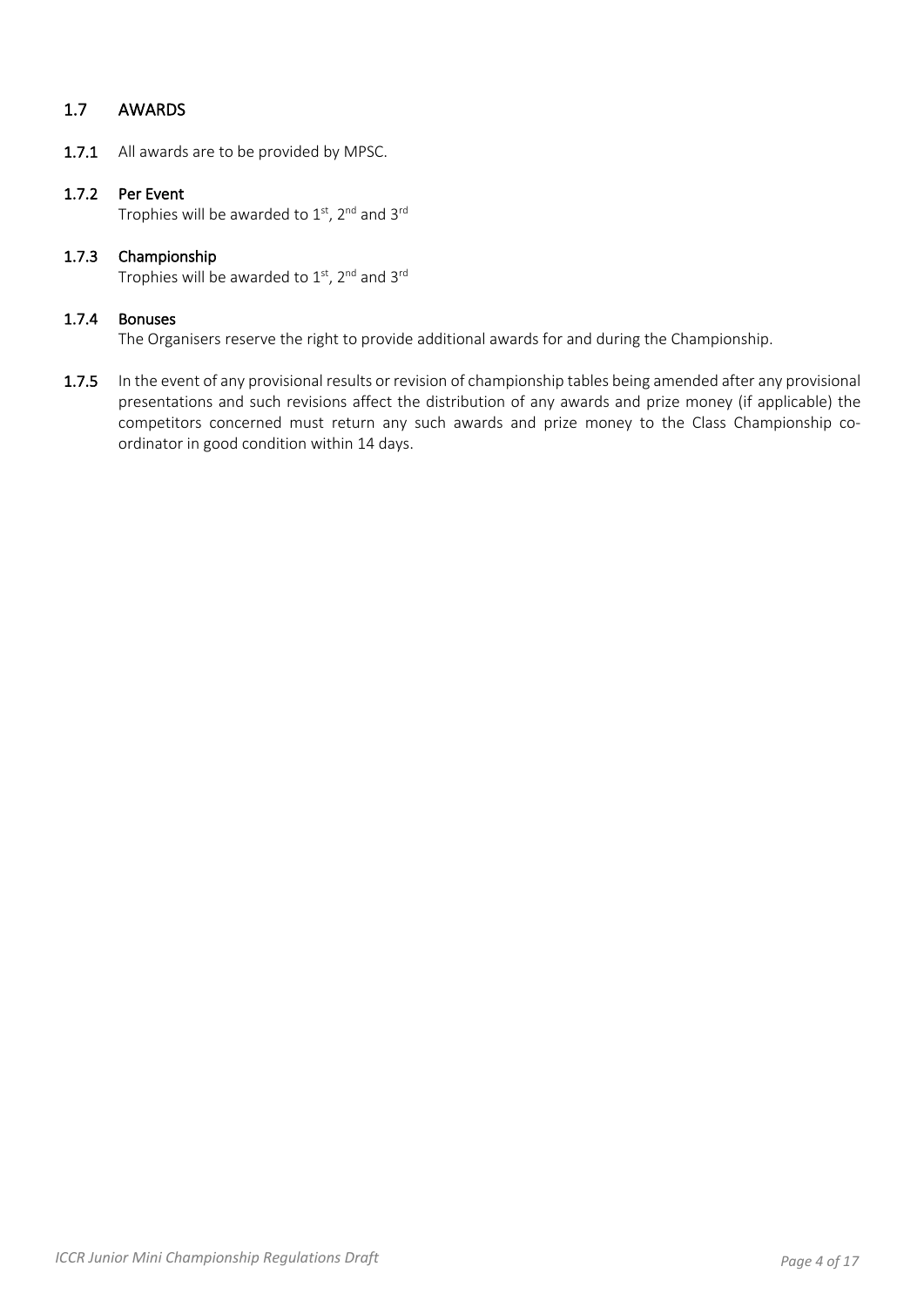# 2 EVENT AND RACE PROCEDURES

# 2.1 ENTRIES

- 2.1.1 Competitors are responsible for sending to the Race Organisers correct and complete entries and entry fees prior to the closing dates for each competing round.
- 2.1.2 Incorrect or incomplete entries (including Driver to be Nominated Entries) are to be held in abeyance until they are complete and correct and the date of receipt for acceptance of entry purposes shall be the date on which the Secretary of the Event receives missing or corrected information or fee.
- 2.1.3 Any withdrawal of Entry or Driver/Car changes made after acceptance of any entry must be notified to the Secretary of the Event in writing. If Driver/Vehicle changes are made after publication of Entry lists with Final Instructions, the Competitor concerned will be accepted in accordance with Motorsport Ireland GCR 113.
- 2.1.4 Reserves will to be nominated on the final list of entries published with Final Instructions or Amendment Sheet Bulletins. All Reserves will practice and replace withdrawn or retired entries in Reserve Number order. If Reserves are given Grid Places prior to issue of the first Grid Sheets for any round the times set in Practice shall determine their grid positions. If Reserves are given places after publication of the grid sheet and prior to cars being collected in the official Assembly Area, they will be placed at the rear of the Grid and be started without any time delay. Otherwise, they will be held in the Pitlane and be released to start the race after the last car to start the green flag lap or last car to take the start has passed the startline or pitlane exit, whichever is the later.

# 2.2 BRIEFINGS

 Organisers will notify Competitors of the times and locations for all briefings in the Final Instructions for the meetings.

# 2.3 QUALIFYING/PRACTICE

- 2.3.1 Should any Practice session be disrupted, the Clerk of the Course shall not be obliged to resume or re-run the session; the decision of the Clerk of the Course shall be final.
- 2.3.2 Each driver may be required to complete a minimum of 2 laps in the car to be raced, and in the correct session, in order to qualify.
- 2.3.3 The grid for the first race will be set by the fastest lap time in qualifying. The grid for the second race will be set by the second fastest lap time in qualifying.

# 2.4 RACES

Should any race be disrupted the Clerk of the Course shall not be obliged to resume or rerun the race.

# 2.5 START PROCEDURES

2.5.1 All cars will be released to form up on the grid prior to the start in formation as specified on the grid sheet.

#### 2.5.2 The start will be via Standing Start.

The minimum countdown procedures/audible warnings sequence shall be:

| siσn:  |                      |
|--------|----------------------|
| $\sim$ | engines/Clear Grid : |
| מזווחי | $\sim$               |
|        | - Start i            |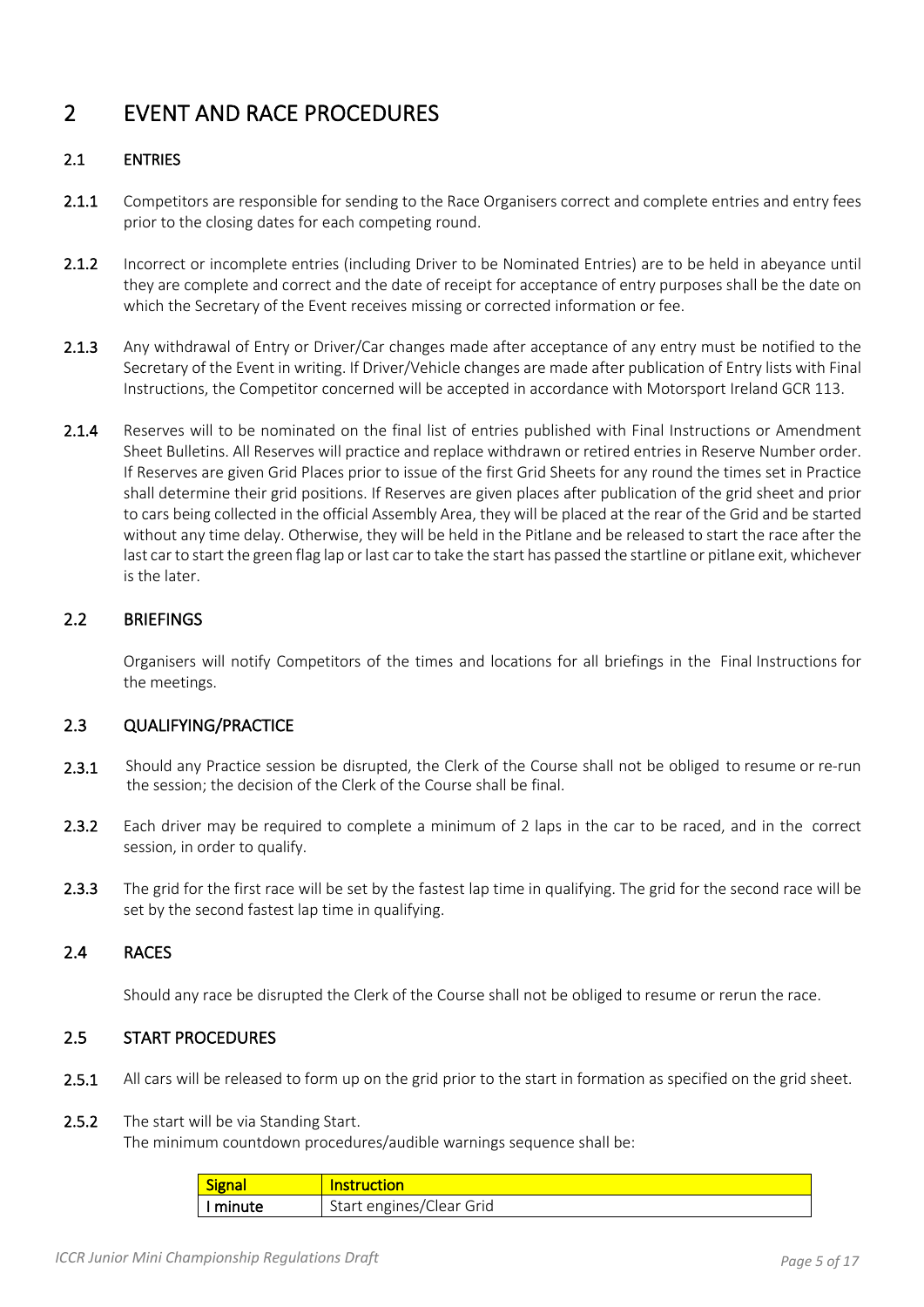| 30 seconds     | Be prepared for the start of the Green Flag/Pace lap                    |
|----------------|-------------------------------------------------------------------------|
| Green Flag     | Compete one Green Flag/Pace Lap and return to grid position             |
| 5 Seconds      | Grid is complete, prepare for start. The red lights will be switched on |
|                | five seconds after the 5 second board is withdrawn and will be          |
|                | extinguished between 2 and 6 seconds later                              |
| Red Lights Off | Race start                                                              |

- 2.5.3 Any car removed from the grid after the 1-minute stage or driven into the pits on the Green Flag lap shall be held in the pitlane and may start the race after the last car has passed the startline or pitlane exit, whichever is the later to take the start from the grid.
- 2.5.4 Any car which fails to start, or falls to the back of the field behind the last car during the formation lap, and does not enter the pit road, must start the race behind, the last line of the grid, must be stationary when the 5 second board is displayed, and must not retake their original grid position
- 2.5.5 In the event of any starting lights failure the Starter will revert to use of the National Flag.

# 2.6 SESSION RED FLAG

2.6.1 Should the need arise to stop any race or practice, red lights will be switched on at the Startline and red flags will be displayed at the Startline and at all marshal signalling points around the circuit.

This is the signal for all drivers to cease circulating at racing speeds, to slow to a safe and reasonable pace and to return to the pit lane, during practice, and to the starting grid area, during a race, unless otherwise directed by officials.

Cars should not enter the Pits unless directed to do so and all cars in the pit lane during a red flag period must take any restart from the pit exit.

# 2.6.2 Case A

 Less than 2 laps completed by race leader. The race will be null and void. The race will restart from the original grid positions. Competitors unable to take the restart will be replaced by reserves that will start from the back in reserve order. Gaps on the grid should not be closed up. The length of the restarted race shall be determined by the Clerk of the Course but under normal circumstances the race distance will be reduced by at least two laps.

# 2.6.3 Case B

 More than 2 laps completed by the race leader but less than 75% of the total distance or duration. The race will restart from a grid set out by the finishing order of part 1. The result of the race will be the finishing order of part 2. The final result will not be aggregated. The length of the restarted race will be determined by the Clerk of the Course but under normal circumstances the remaining race distance will be the original distance, less the first part, less at least two laps.

# 2.6.4 Case C

 If the race leader has completed more than 75% of the race distance or duration at the time of the stoppage, the race may not be restarted unless the Clerk of the Course deems it appropriate to restart the race. If the race is not restarted the results will be declared in accordance with MI GCR Appendix 40 Section 14.5.

# 2.6 RACE FINISHES

# 2.6.1 After taking the Chequered Flag drivers are required to:

- (a) progressively and safely slow down,
- (b) remain behind any competitors ahead of them,
- (c) return to the Pit Lane Entrance/Paddock Entrance as instructed,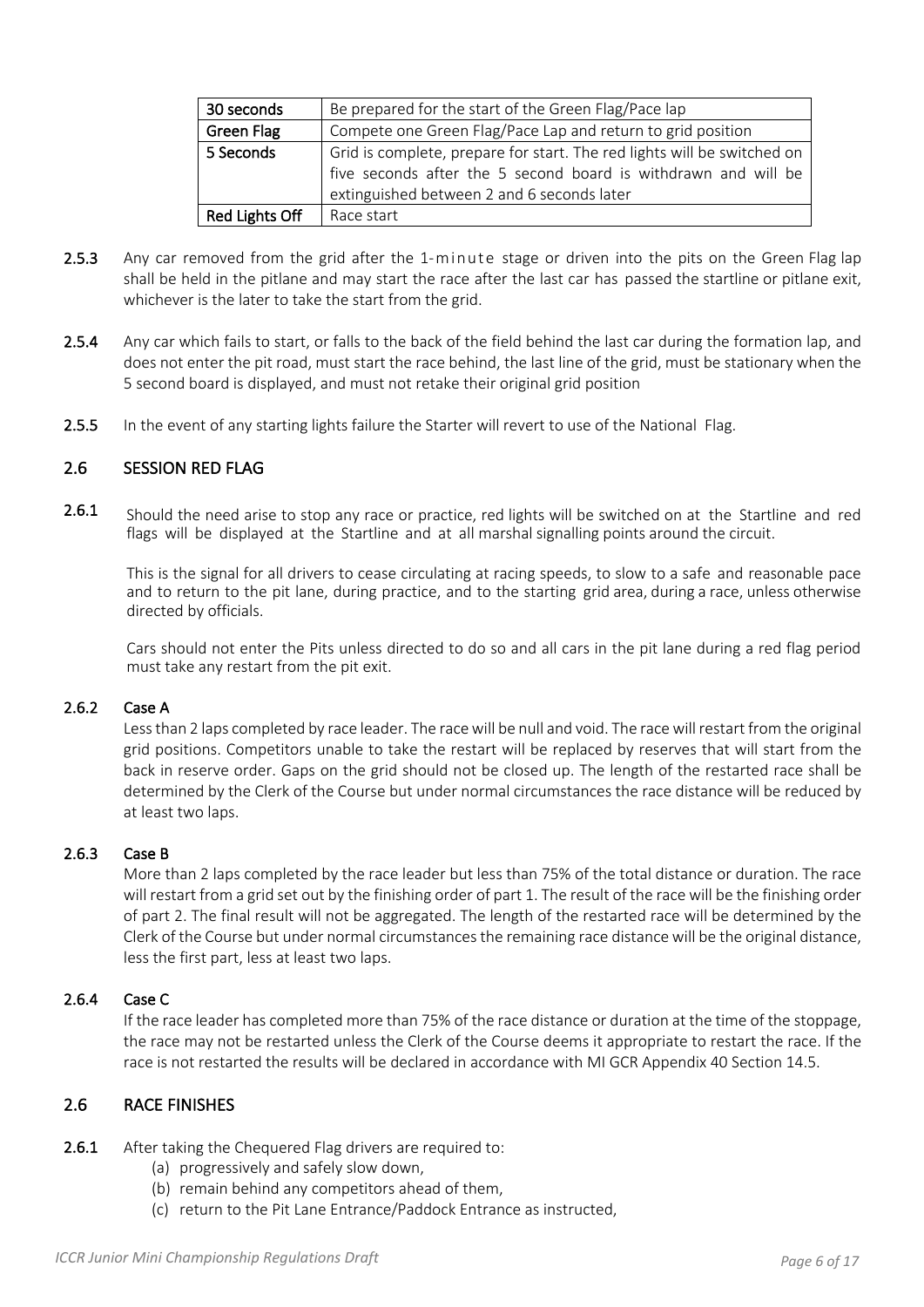- (d) comply with any directions given by Marshals or Officials,
- (e) keep their helmets on and harnesses done up while on the circuit or in the pit lane,
- (f) place their car into the Parc Fermé where it must remain until released by the Championship Eligibility Scrutineer or his deputy.
- (g) Attend any podium presentation that may be required.
- 2.6.2 Parc Fermé conditions apply from the moment of taking the chequered flag until the time that the cars are released from Parc Fermé. Cars must not stop at the pit garage/paddock on the way to Parc Fermé. Team members are not permitted in the Parc Fermé area unless authorised by the Scrutineer or other Official.

# 2.6 RESULTS

 All Practice Timesheets, Grids, Race Results are to be deemed Provisional until all vehicles are released by Scrutineers after Post Practice/Race Scrutineering and/or after completion of any Judicial or Technical Procedures.

#### 2.7 TIMING MODULES

 All competitors must provide timing transponders to enable each competing vehicle to be timed. They should ensure that it is securely fitted in the approved bracket fitted in the designated place as indicated by the Chief Scrutineer. This must be done prior to any practice or race. Transponder should be of the following type AMB260 and may be direct or battery powered.

#### 2.8 CAMERAS

- 2.8.1 It is mandatory for all competitors to have video recording equipment fitted in their cars and operating during qualifying and racing. This must consist of at least one forward facing camera providing a reasonable view of circuit ahead (incorporating the steering wheel of the car) as would be expected to provide a representative driver's eye view.
- 2.8.2 All cameras must be in situ at the time the car is presented for pre-event scrutineering.
- 2.8.3 The choice of system is free, provided that playback is possible at the circuit by regular means, such as via a laptop PC, or by using equipment designed for the purpose provided by the competitor. Competitors must ensure that this equipment is recording during races and make the recorded footage available on request by the Clerk of the Course or his representatives. Failure to do so may lead to disciplinary measures by the Clerk of the Course and may prejudice their defence in the case of an incident. This request is not restricted to the single forward-facing camera mandated, but any additional video recording equipment utilised on the car.
- 2.8.4 Where no recording is available, for whatever reason, the competitor will receive a ten second penalty to their race result, or a ten-place grid penalty in the case of practice or qualification sessions.

# 2.9 OPERATION OF THE SAFETY CAR

The Safety Car will be brought into operation and run in accordance with MI GCR Appendix 40 Section 12.

#### 2.10 NUMBERS AND CHAMPIONSHIP DECALS

- 2.10.1 Both car and driver must meet the following requirements of livery during all practice, qualifying and races.
- 2.10.2 All cars must be identified in accordance with MI GRC Appendix 6. In addition, the competition number must be displayed in the upper left of the windscreen and upper right of the rear side window.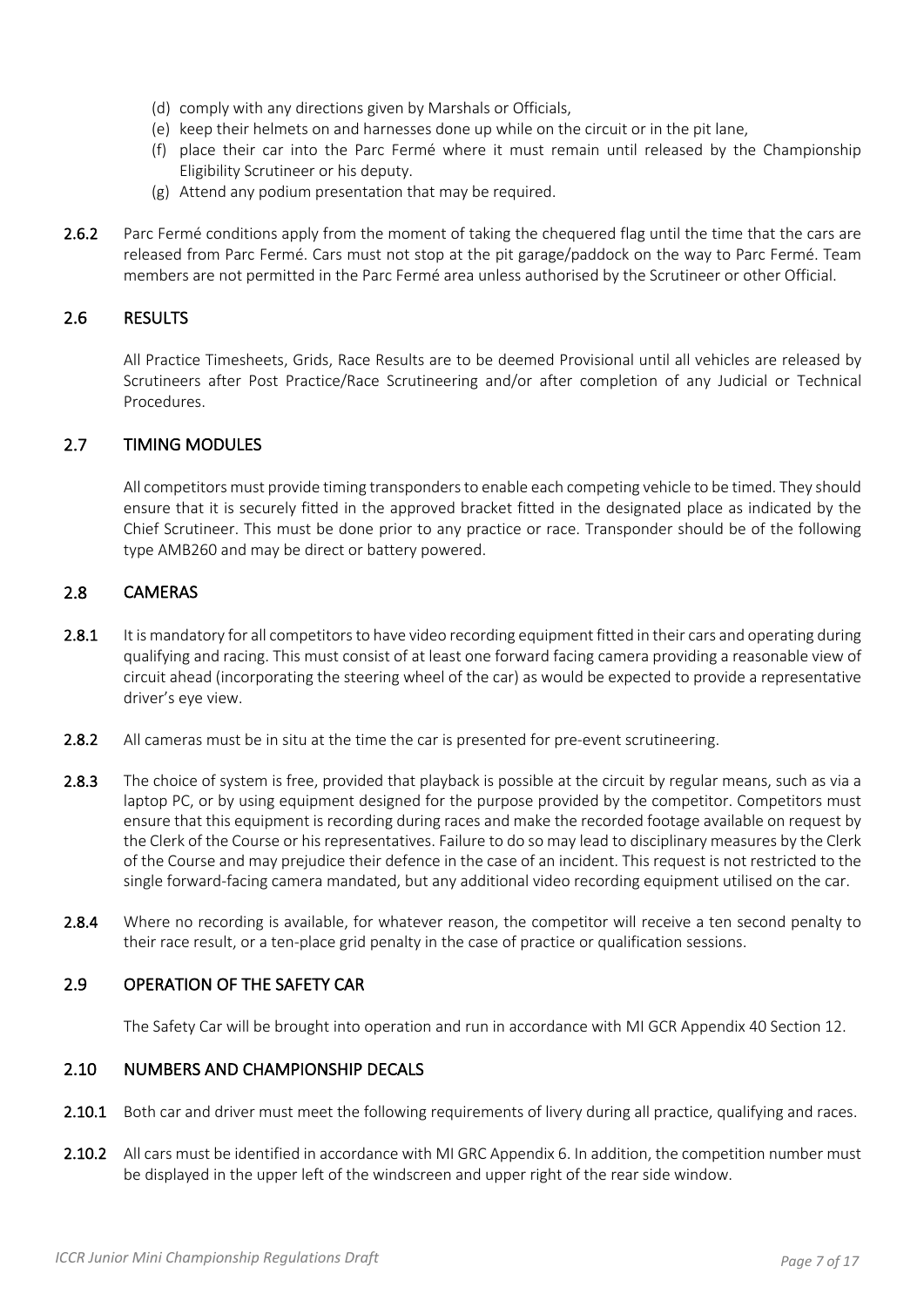- 2.10.3 Junior Mini Championship Sponsors' number panels and front windscreen headers may be supplied and must be fitted unaltered. The appropriate windscreen headers must be fitted to the top of the front and rear screen.
- 2.10.4 Junior Mini Championship Sponsors' decals must also be carried on each car. Specific locations on the vehicle are reserved for Championship sponsors. Only one set of series decals will be supplied free of charge by the organisers.
- 2.10.5 Competitors will be responsible for providing Driver's Name decals; these must be applied to the rear side windows in a position to be advised in an Official Bulletin or diagram.
- 2.10.6 Sponsor badges (maximum 3) must be displayed on Drivers' overalls in positions defined, if required, by the Championship Sponsors. All badges will be provided F.O.C.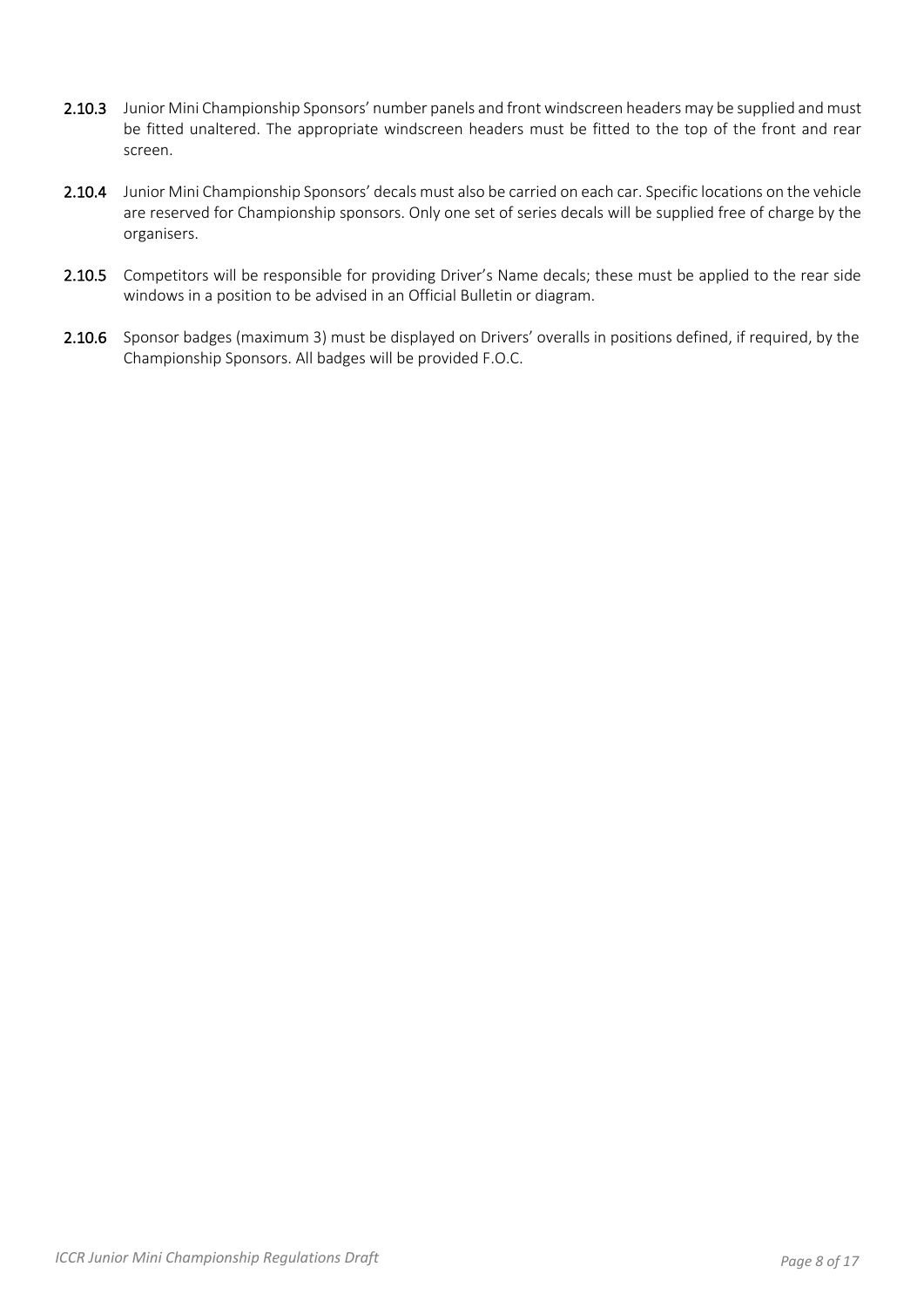# 3 JUDICIAL PROCEDURES

# 3.1 Rounds

In accordance with current General Competition Regulations of Motorsport Ireland

# 3.2 Championship

In accordance with current General Competition Regulations of Motorsport Ireland

### 3.3 Additional Specific Championship Penalties

- 3.3.1 For an offence in a race where the offending driver is not classified, the Clerk of the course is entitled to impose a penalty of a grid position penalty in the next race/event.
- 3.3.2 In the event of any breach of the Regulations, The Championship Stewards, on referral of the matter by the Class Principal, shall be entitled to impose additional penalties, including:
	- a) refusal of part or all further race entries, or
	- b) removal of all or any championship points scored by the competitor, or
	- c) exclusion of the competitor from the championship
- 3.3.3 In order to maintain standards of conduct, the Organisers will monitor all Officials/Observers reports of adverse behaviour at race meetings. If any individual is included on such reports, they will receive written warning from the Organisers that his driving/behaviour is to be specifically observed at future race meetings. Any adverse reports during this period of observation may result in a referral to the Championship Stewards who shall be entitled to impose a penalty as defined in 3.3.2.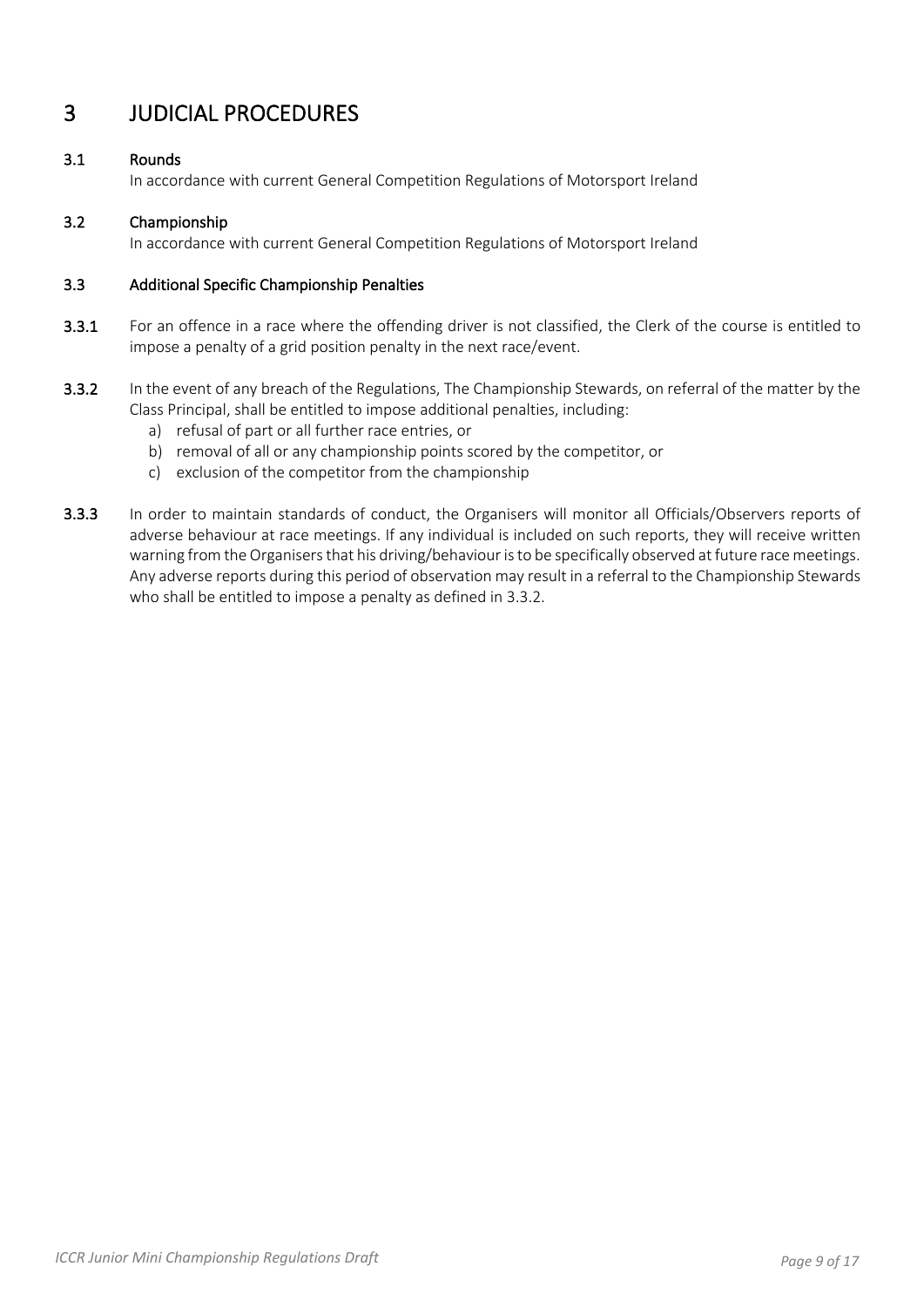# 4. TECHNICAL REGULATIONS

# 4.1 INTRODUCTION

 The following Technical Regulations are set out in accordance with the Motorsport Ireland (MI) General Competition Regulations (GRC) and it should be clearly understood that if the following texts do not clearly specify that you can do it you should work on the principle that you cannot. All competitors are advised to read Appendix 2 of the current Motorsport Ireland Yearbook.

- 4.1.1 Cars must comply with the Technical Regulations published by the Organisers for the ICCR Junior Mini Championship throughout official practice, timed practice, qualifying and events.
- 4.1.2 It is the Competitor's responsibility to ensure their car complies with MI Technical Regulations in Appendix 2 as appropriate and the Supplementary Regulations throughout the event.
- 4.1.3 All vehicles reported involved in contact incidents during races or practice must be re-presented to the Scrutineers before continuing in the races or practice.

# 4.2 GENERAL DESCRIPTION

4.2.1 Eligibility: – Only R50 (2001 – 2006 Model Year) Mini Cooper 1.6 Petrol (W10 engine) are eligible providing they comply with these ICCR Junior Mini Championship Technical Regulations. An R50 Mini One donor car may be converted to be eligible for the Championship but it should be noted that the gearbox and engine ECU mapping will need to be converted to those of the "Cooper" to fully comply.

#### 4.2.2 Examination of Vehicles

- 4.2.2.1 The organisers (in addition to any other powers they may have under these Regulations) reserve the right before or after any race in the Championship to designate any one or more of the competing cars for special eligibility scrutineering. Upon such election being made, the competitor shall immediately place the car under the control of the Organisers and be deemed to have permitted all such scrutineering, examination and testing as the organisers may responsibly require to undertake. The organisers have the right to:
	- a) Examine the car at the circuit for such period as they may reasonably require and take fuel and/or other samples and/or
	- b) Retain the car for detailed examination at premises chosen by the organisers. If the organisers elect to retain the car, they shall make it available for collection by the competitor at least seven days prior to the qualification session for the next race in the Championship unless the car is found to be in breach of these regulations and/or
	- c) Seal the car and its components in such a manner as they may choose and require the competitor at their own expense to present the car at any other premises chosen by the Organisers for detailed examination within a specified period and/or remove the car by transporter at no expense to the competitor to an appointed location. The competitor will be advised in writing of the time, date and location of the subsequent testing or eligibility examination.
- 4.2.2.2 The stripping of the engine or any required component will be undertaken by the competitor and/or mechanic/technician nominated by the competitor at the premises designated and overseen by a Motorsport Ireland licenced Scrutineer.
- 4.2.2.3 Competitors will be personally and solely responsible for ensuring that their cars comply with their registration details and with these regulations for each event at which they are entered. Failure to comply in either respect will be a breach of these regulations. Queries concerning eligibility should be referred in writing to the Organisers or the Eligibility Scrutineer at least seven days prior to an event entered, to permit a ruling in advance of any meeting at which it is intended to compete.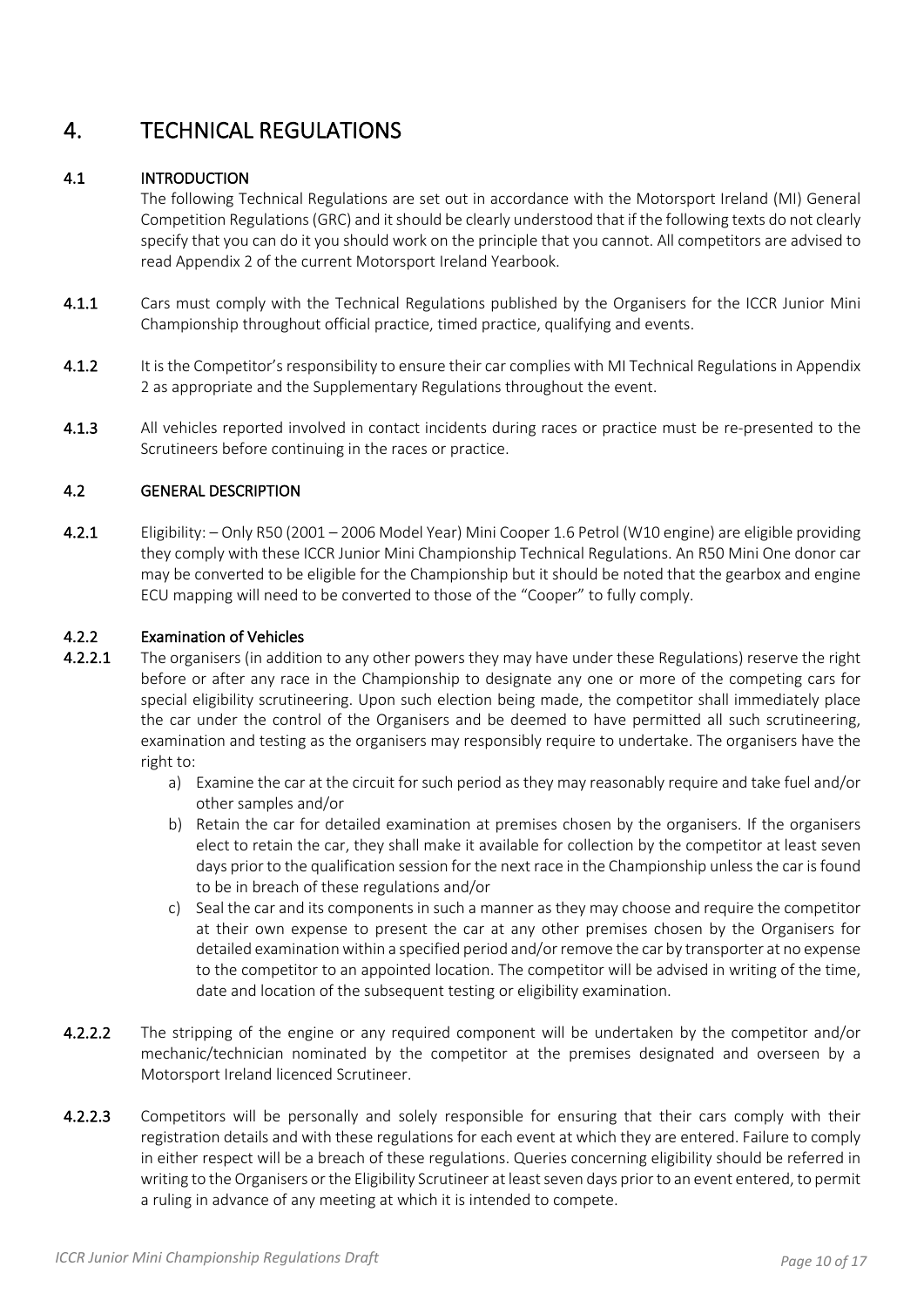### 4.3 SAFETY REQUIREMENTS

- 4.3.1 All cars must comply with these Technical Regulations, in addition to the safety requirements as listed in Appendix 2 of the current MI Yearbook.
- 4.3.2 A Multi Point bolt in roll cage in compliance with FIA Appendix J 253 and in accordance with MI GCR Appendix 2 Section 16 is mandatory. The fitment of the cage to the chassis of the car is to be bolted, not welded, and the cage must only contact the chassis at the six mounting points. No additional welding, mounting points or bars may be used. No chassis modification or stiffening is permitted except that derived from the fitting of the roll cage. Seam welding or the addition of spot welds to the shell is prohibited.
- 4.3.3 A six-point safety harness in accordance with MI Regulations Appendix 2 Section 7.2 must be fitted
- 4.3.4 A currently FIA Homologated Driver's seat in good condition must be used and fitted in accordance with MI Regulation Appendix 2.
- 4.3.5 Drivers must wear overalls as well as gloves, long underwear, a balaclava, socks and shoes/boots homologated to the FIA 8856-2018 standard, as detailed in FIA Appendix L Chapter III Article 2. See MI GRC Appendix 2 Section 23.
- 4.3.6 It is mandatory to use a plumbed in fire extinguisher in accordance with MI Regulation Appendix 2 Section 6.1. The extinguisher bottle must be mounted at the front of the front passenger seat well, directly in front of the rear seat bulkhead.
- 4.3.7 Safety helmet must be to the standard specified in MI GRC Appendix 2 Section 17 and must incorporate an FIA approved FHR device fitted in accordance with FIA Regulations.
- 4.3.8 Vehicles must be equipped with an externally operated circuit breaker as per MI GRC Appendix 2 Section 22 of the current MI yearbook. The circuit breaker must be operable when the driver is normally seated irrespective of whether a safety harness is worn or not.
- 4.3.9 It is not permitted to have any ignition components, coils, chokes or black boxes located in the cockpit area of the car.
- 4.3.10 The car must be fitted with towing points front and rear. It is only permissible to use a strap to connect to the existing towing eye mounting point on the cars to avoid damage in a contact situation. Where a solid bracket is used, the towing eye must not protrude beyond the bodywork of the vehicle. See MI GRC Appendix 2 Section 21.

#### 4.4 GENERAL TECHNICAL REQUIREMENTS & EXCEPTIONS

- 4.4.1 Components may be refurbished by way of painting or powder coating.
- 4.4.2 All vehicles must be of sound construction and mechanical condition and be well maintained.
- 4.4.3 Standard is a part, the specification, features, location, and method of operation of a part are as provided when new by the motor manufacturer for the model and date of car. No modifications permitted beyond the repair or adjustment processes specified by the manufacturer. Checking will be by comparison to parts supplied by BMW, or any of its nominated dealers or suppliers.
- 4.4.4 All vehicles must have a Competition Car Log Book in accordance with MI GRC Appendix 2 Section 27.

#### 4.5 CHASSIS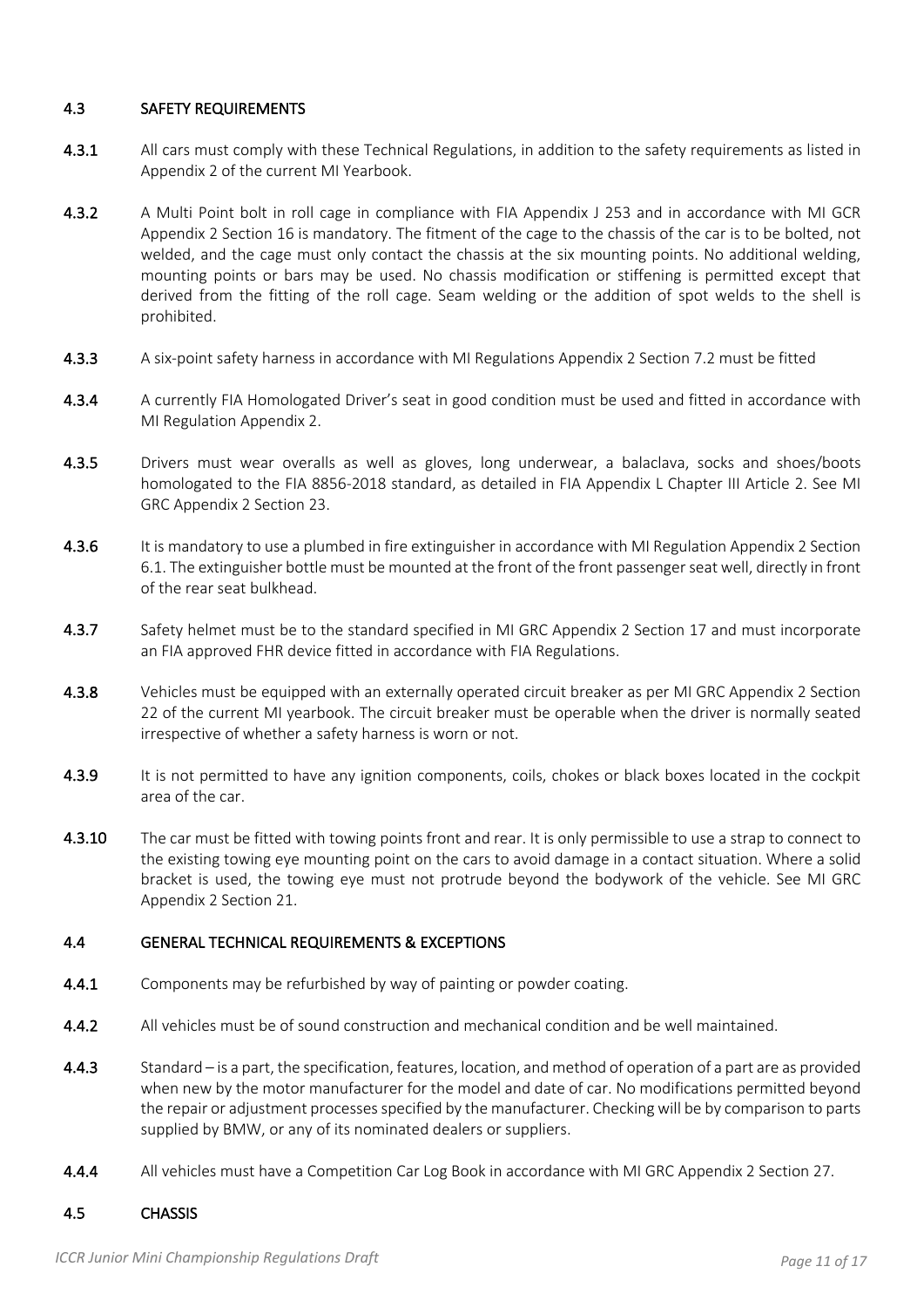- 4.5.1 The chassis must remain to the standard BMW MINI specification in construction and material. Reinforcing, removing, or adding material to the chassis is not permitted unless otherwise specifically allowed in these regulations. Under body sealant must not be removed.
- 4.5.2 All original "spot" welded seams attaching both front chassis legs to the bulkhead and both front suspension turrets may be "stitch" welded; this is defined by approx. 25-30mm of weld then 25-30mm gap of no welding. 'Seam" welding, continuous welding along the seam, is not permitted.
- 4.5.3 Mounting plates and brackets must be welded to the floor for "bolt in" roll cage fitment. All welding for these plates and brackets and the original seams may be "seam welded", continuously welded, within 200mm of the centre line of the corresponding "leg" of the roll cage. No welding permitted outside this 200mm limit.
- 4.5.4 Flat bar or plates may be welded or bolted to the floor directly under the driver's seat to provide secure seat mounting points.

# 4.6 BODYWORK

### 4.6.1 General

The body must be standard in all respects and must not be modified unless otherwise stated below.

#### 4.6.2 Interior

- 4.6.2.1 The driver's and passenger air bag units, SRS control unit and side impact sensors must be removed completely.
- 4.6.2.2 It is permitted for throttle, brake, and clutch pedal extensions to be added to aid foot control provided it does not enhance performance.
- 4.6.2.3 Steering wheel free
- 4.6.2.4 The main dashboard must remain; however, it is permissible to remove the following:
	- Lower dashboard shelves / glovebox
	- In car entertainment system and all speakers
	- Headlining, insulation, sound deadening and carpets
	- Sun visors
	- All interior plastic trims
	- Rear windscreen wiper, arm, and mechanism/motor assembly
	- All original seat belt mountings front and rear
	- Any non-structural mounting brackets, e.g., rear seat backing mounting brackets, SRS ECU mounting, etc may be removed
	- Rear parcel shelf
	- Emergency tool kit
	- Passenger front seat and rear seats.
- 4.6.2.5 The heating and ventilation matrix, blower fan and ducting behind the dashboard must remain in its entirety. It is permitted to remove the OEM plastic under-carpet ducting.
- 4.6.2.6 Drivers window door net is compulsory. Window nets must be fitted in accordance with FIA Regulations Appendix J Art. 253 – Article 11
- 4.6.2.7 Interior mirror must be fitted but size is free.
- 4.6.2.8 A footplate may be added to Drivers / passenger footwell.
- 4.6.2.9 It is permitted for handbrake extensions to be added to aid control

# 4.6.3 Exterior

 The bodywork/exterior must be standard in all respects except for amendments specified in these regulations.

4.6.3.1 The bonnet must have catches removed and bonnet retaining pins and/or straps fitted in accordance with MI Regulation Appendix 2 Section 18.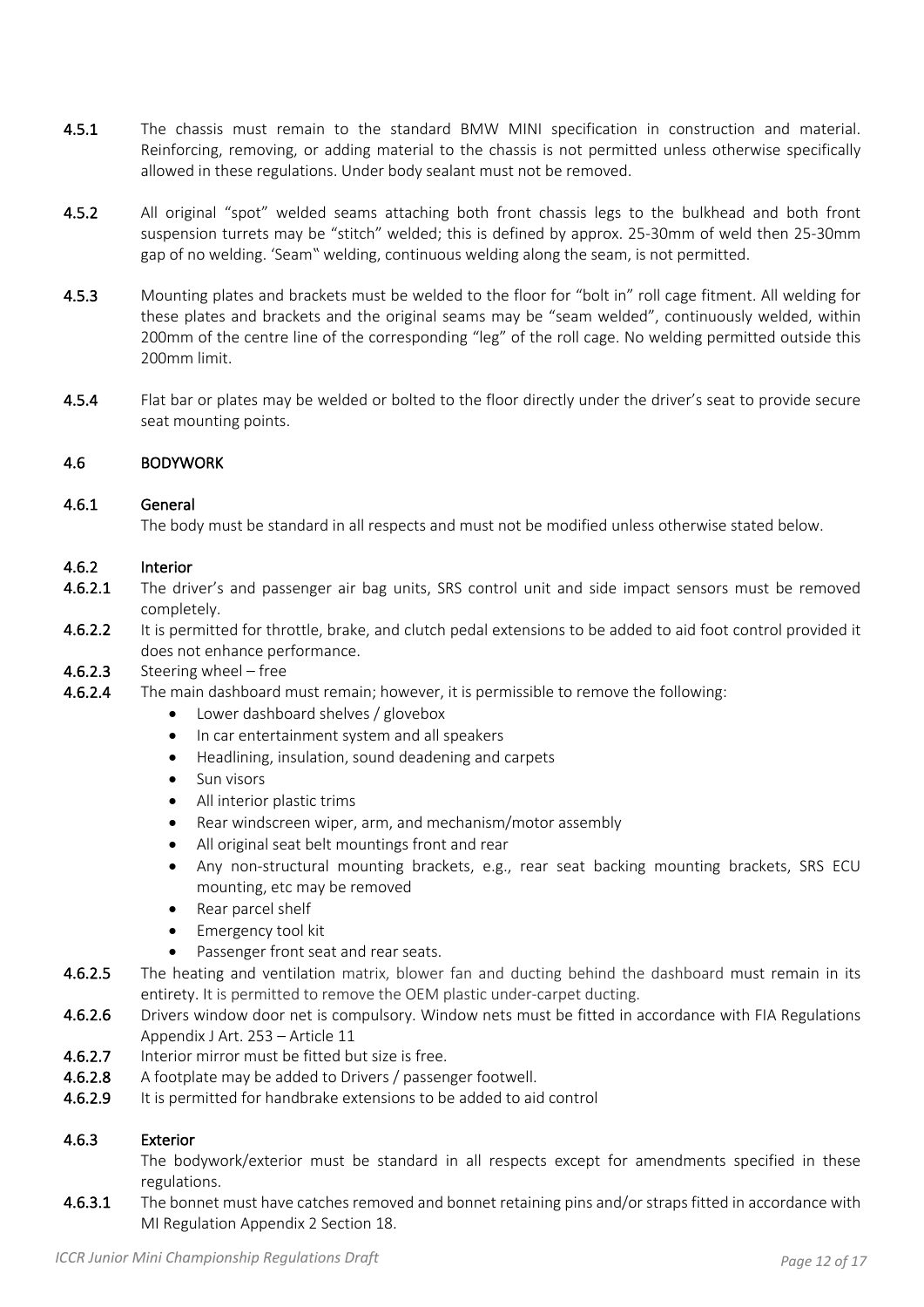- 4.6.3.2 Retaining pins/straps must be fitted to the rear tailgate and the electric catch must be removed.
- 4.6.3.3 Under bonnet sound proofing may be removed.

#### 4.6.4 Ground Clearance

 The minimum ride height for all chassis will be - front TBAmm, rear TBAmm - with the driver normally seated. See diagram below for measurement datum points (from edge of metal wing to ground).



- 4.6.5 The colour scheme of cars is free.
- 4.6.6 The Championship Rear Wing Assembly (Part No OBM00BS1) and Body Kit (Part No OBM00JCW) is mandatory

#### 4.7 ENGINE

- 4.7.1 Only the standard W10 petrol engine fitted to the 2001 2006 Mini Cooper may be used.
- 4.7.2 All engine components must remain as standard as supplied by BMW Mini and be "as cast" and completely standard in every respect, except as permitted by these regulations.
- 4.7.3 It is permitted to skim a cylinder head and engine block. It is not permitted to skim the cylinder block by more than 0.003 of one inch from standard. The maximum compression ratio is TBA
- 4.7.4 No machining or polishing of any other part, including the combustion chamber, is permitted. All other engine components must remain standard and as supplied by BMW.
- 4.7.5 Engines may be sealed by the Championship Organisers or their nominated agent at any time during the season and for the duration of the season. Seals must not be broken under any circumstances. If seals are broken the engine will be ineligible unless a full internal inspection is carried out by the Organisers or their nominated agent. The inspection will be at the competitor's cost. Additional MI seals may be fitted to engines at any time. It is strictly forbidden for a competitor or his agent to remove or tamper with the MI seals. Should these seals be damaged or removed for whatever reason except under the direction of the Eligibility Scrutineer the car must not be used in competition or practice until the Eligibility Scrutineer has inspected the engine and refitted the correct seals.
- 4.7.6 The MI Eligibility Scrutineer may require that the engine be removed and/or stripped for inspection and compared with the standard parts held for this purpose or supplied by BMW. The cost of this and any subsequent rebuild will be borne by the competitor. All instances of broken seals will be logged and reported to Clerk of the Course/Championship Organisers.
- 4.7.7 Only NGK spark plugs may be used; these must be NGK BKR 6 EQUP or the BMW branded equivalent (BMW Part No. 12129071003).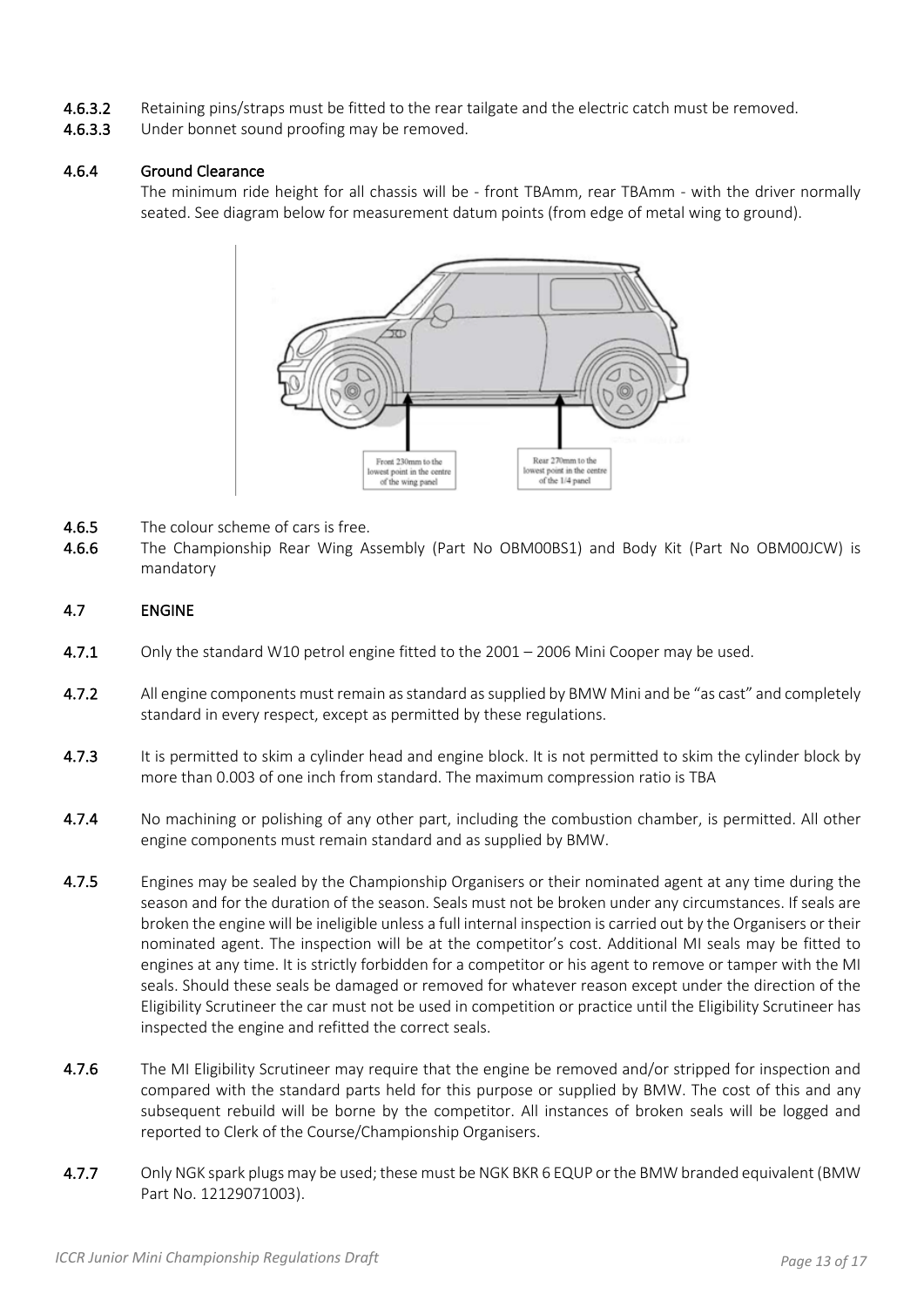- 4.7.8 Air Filter make is free. Only a foam air filter may be used, and no additional ducting is allowed before or after the filter.
- 4.7.9 The designated engine Electronic Control Unit (ECU) or any of its associated parts shall not be modified in any way. It is not permitted to change the strength or form of any of the sensor signals to or from the ECU or ignition amplifier unit. All cars must have the mandatory Championship Control ECU software installed. This software shall be regarded as the only software permitted to be installed and used. At any time of their choosing a Technical Representative and/or the Eligibility Scrutineer will check compliance with the control software.
- 4.7.10 All engine control sensors and actuators must be standard, connected, and operational as originally designed for road use. The engine wiring harness from the ECU multiplug to all sensors and control functions must remain standard in all respects. An after-market oil pressure warning light may be fitted.
- 4.7.11 If the original donor car was fitted with air-conditioning, the air conditioning pump and radiator must be removed.
- **4.7.12** Lower engine mount brace may be fitted with a polyurethane bush.

#### 4.8 SUSPENSION

- 4.8.1 The standard suspension components and configuration as supplied by BMW Mini must remain unaltered except as specified below.
- 4.8.2 The Championship Camber Kit (Part No TBA) may be used and must remain unaltered in all aspects.
- 4.8.2 Rear upper damper isolator bush may be changed for a competition bush; however, the pick-up point and mounting plates must remain completely standard.
- 4.8.3 Negative wheel camber angles, measured with driver seated, must not exceed: - Front = 2 degrees (negative); Rear = 1.5 degrees (negative).
- 4.8.4 Front control arm rear carrier mounting bolts, inner ball joint mounting bolts, and steering rack mounting bolts may be replaced with bolts and nuts.
- 4.8.5 The standard rear anti roll bar must be fitted and be connected to the trailing arm drop link at both ends and be operational at all times.
- 4.8.6 The front anti roll bar must remain standard in all aspects and must be connected to the damper mounted drop links at both ends and be operational at all times. It is permitted to replace the standard front antiroll bar bushes with polyurethane bushes.
- 4.8.7 It is permitted to fit a front strut brace; this must only attach the chassis at the strut top mounting holes and no other point.
- 4.8.8 It is permitted to fit a polyurethane bush in place of the standard bush to the rear of the front lower wishbone. No other modifications to this wishbone are permitted. This means the specification of the rubber can be changed to polyurethane and an offset bush is therefore NOT permitted. The optional support kit for this bush is permitted.

#### 4.9 TRANSMISSION

4.9.1 The clutch may be replaced with an uprated competition specification.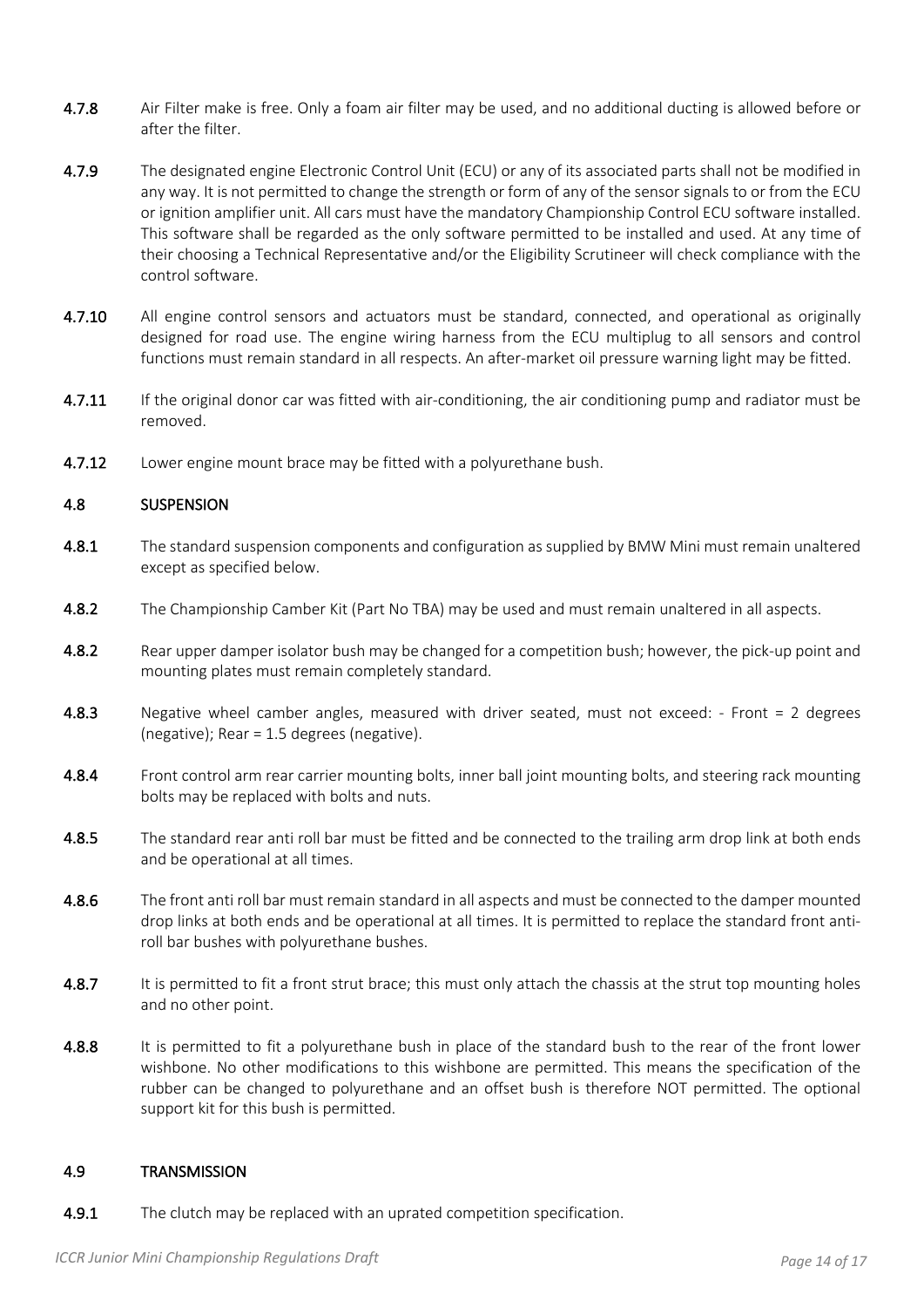- 4.9.2 Either "Midland" type gearbox (BMW transmission code GS5-65BH) or "GETRAG" type gearboxes (BMW transmission code GS5- 52BG) are eligible providing they are standard in every respect with the following exceptions:
- 4.9.3 In Midland type and GETRAG type gearboxes, 5th drive gears (input and output), 5th gear synchroniser sleeve, 5th gear synchroniser ring and 5th gear selector fork may be removed and spacers fitted in their place. All other gears, including a reverse gear, must remain standard and selectable at all times. For the avoidance of doubt the 6 Speed GETRAG type gearbox is not allowed.
- 4.9.3 Gear oil type is free
- 4.9.4 The gear ratios must remain standard and gears must remain standard and helical cut (with the exception of reverse which is straight cut as standard). These ratios are as follows:

| Gear                        | <b>Midland</b>  | <b>GETRAG</b> |
|-----------------------------|-----------------|---------------|
| <b>Transmission Code</b>    | <b>GS5-65BH</b> | GS5-52BG      |
| 1st                         | 3.417:1         | 3.308:1       |
| 2 <sub>nd</sub>             | 1.947:1         | 1.913:1       |
| 2rd                         | 1.333:1         | 1.258:1       |
| 4 <sup>th</sup>             | 1.054:1         | 0.943:1       |
| 5 <sup>th</sup> (if fitted) | 0.846:1         | 0.805:1       |
| Final drive                 | 3.938:1         | 4.353:1       |

- 4.9.5 The driveshafts must remain standard in all respects.
- 4.9.6 The minimum weight of the flywheel is 7.4kg

#### 4.10 ELECTRICS

- 4.10.2 Cars must have 2 working rearward facing brake lights with bulbs of 21 watts minimum or FIA approved LED equivalent. See MI GRC Appendix 2 Section 2.3.
- 4.10.3 One FIA specification high intensity LED rear light must be fitted in the centre line of the rear screen. It must be clearly visible, fitted at the bottom of the screen outside the car. See MI GRC Appendix 2 Section 2.2
- 4.10.4 A lightweight racing battery may be fitted in accordance with MI GRC Appendix 2 Section 10.2. This battery must be capable of repetitive starts.
- 4.10.5 The original battery box may be removed, and all plastic scuttle panels on the bulkhead may be removed: if this is done the battery must be securely mounted within the cockpit in accordance with MI GRC Appendix 2 Section 10.2. If this change is made, the air intake on the bulkhead for the heating and ventilation system will also have to be covered by a fireproof material to conform to firewall safety regulations.
- 4.10.6 The alternator must remain standard, fitted, and operational at all times. No modifications permitted.
- 4.10.7 Front windscreen wiper motor must remain standard and must park in the position as intended by the manufacturer, i.e., not vertical.
- 4.10.8 Data logging is permissible, provided the data is stored "on board" during practice, timed practice, qualifying or races, and not transmitted from the vehicle.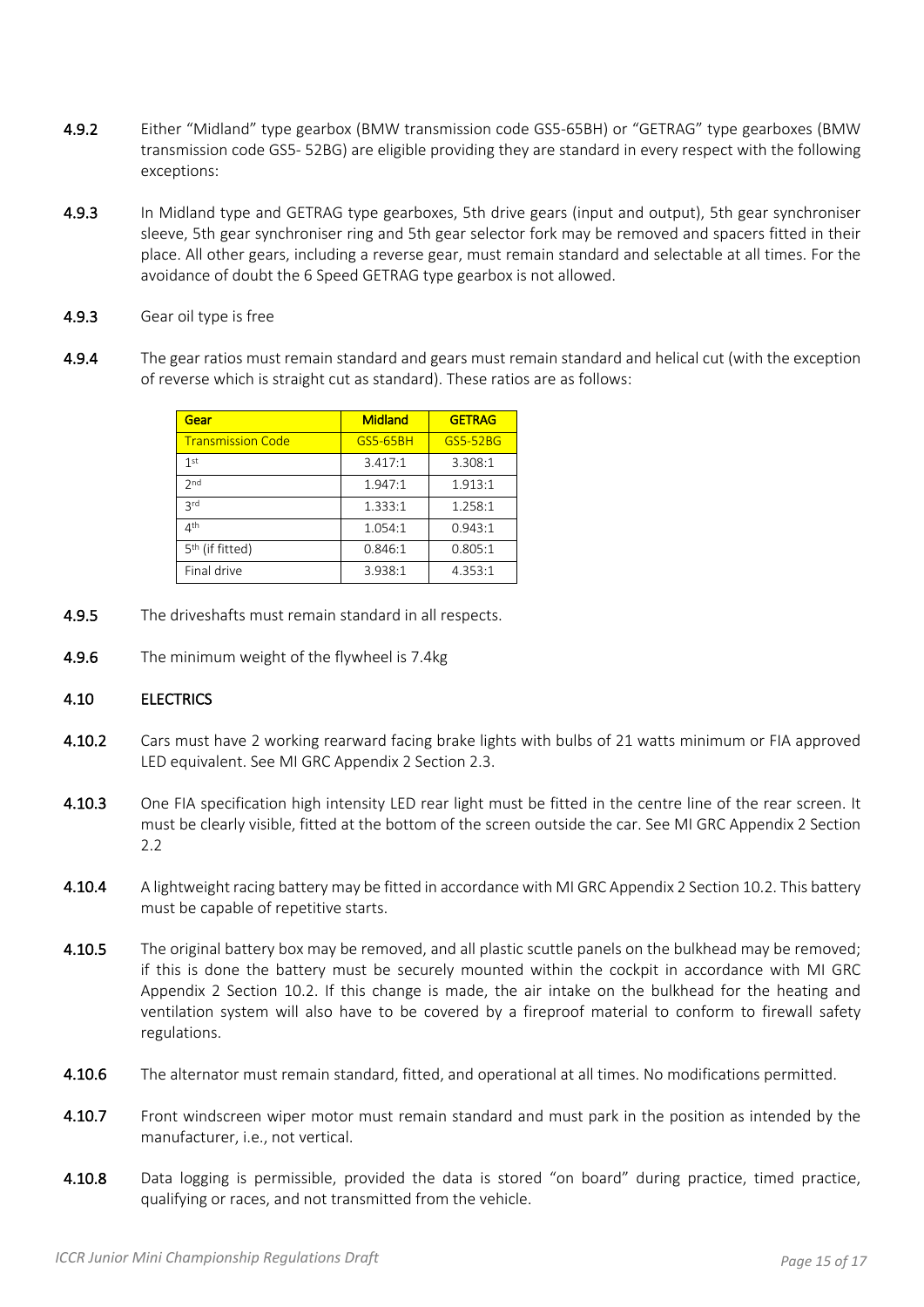- 4.10.9 External circuit breakers must be fitted as per MI GRC Appendix 2 Section 22. It is permissible to fit either electric or mechanically activated switches. In either case, parts of the wiring may be added or deleted to allow fitment, but these modifications must not improve performance.
- 4.10.10 Interior wiring is free, and any unnecessary wiring may be removed, but any additional wiring must not be connected to the engine ECU wiring and must not be performance enhancing in any way.

#### 4.11 BRAKES

- 4.11.1 The braking system must remain standard and fully operational in all respects.
- 4.11.2 The brake pipes may be replaced with braided brake hoses.
- 4.11.3 It is permitted to use brake cooling ducting subject to it being fitted through the front panel taking air from the front fog lamp aperture in the front bumper. This ducting must not protrude beyond the bodywork, and the internal diameter of the ducting must not exceed the diameter of the fog lamp apertures (53mm).
- 4.11.4 The ABS system must remain standard and fitted. No modification to the operation of the valve block assembly, control unit or wheel speed sensors are permitted.
- 4.11.5 The ABS system may be disabled if desired by removing the system fuse found in the interior fuse box. This fuse must either be fitted or removed before an event, i.e. there should be no facility for the ABS system to be activated or deactivated by the driver during practice, timed practice, qualifying or races.
- 4.11.6 Brake callipers must remain as standard
- 4.11.7 The front brake pad make and material are free, but the friction area must not exceed that of the original BMW part (BMW Part No. 34116770332). The rear brake pad make and material are free, but the friction area must not exceed that of the original BMW part (BMW Part No. 34216762871).
- 4.11.8 Brake fluid type and make is free
- **4.11.9** Brake lines may be rerouted inside the car.

#### 4.12 WHEELS/STEERING

- 4.12.1 All four rims must be Speedline (Part No TBC)
- 4.12.2 It is permissible to replace the wheel bolts with a conversion to studs and nuts, but any replacement must be compatible with the rim detailed in 4.12.1

#### 4.13 TYRES

- 4.13.1 The only tyres eligible are TBA.
- 4.13.2 The minimum tread depth shall be 1.6 mm across the full width of each tyre in accordance with MI GRC Appendix 2 Section 8.3.
- 4.13.3 The use of tyre heating/heat retention devices, tyre treatments and compounds are prohibited.

#### 4.14 WEIGHTS

4.14.1 The minimum vehicle weight excluding driver is 1030kg, including driver is 1130kg. The car and driver weight are intended to include the driver suitable dressed for competition, with safety helmet and all